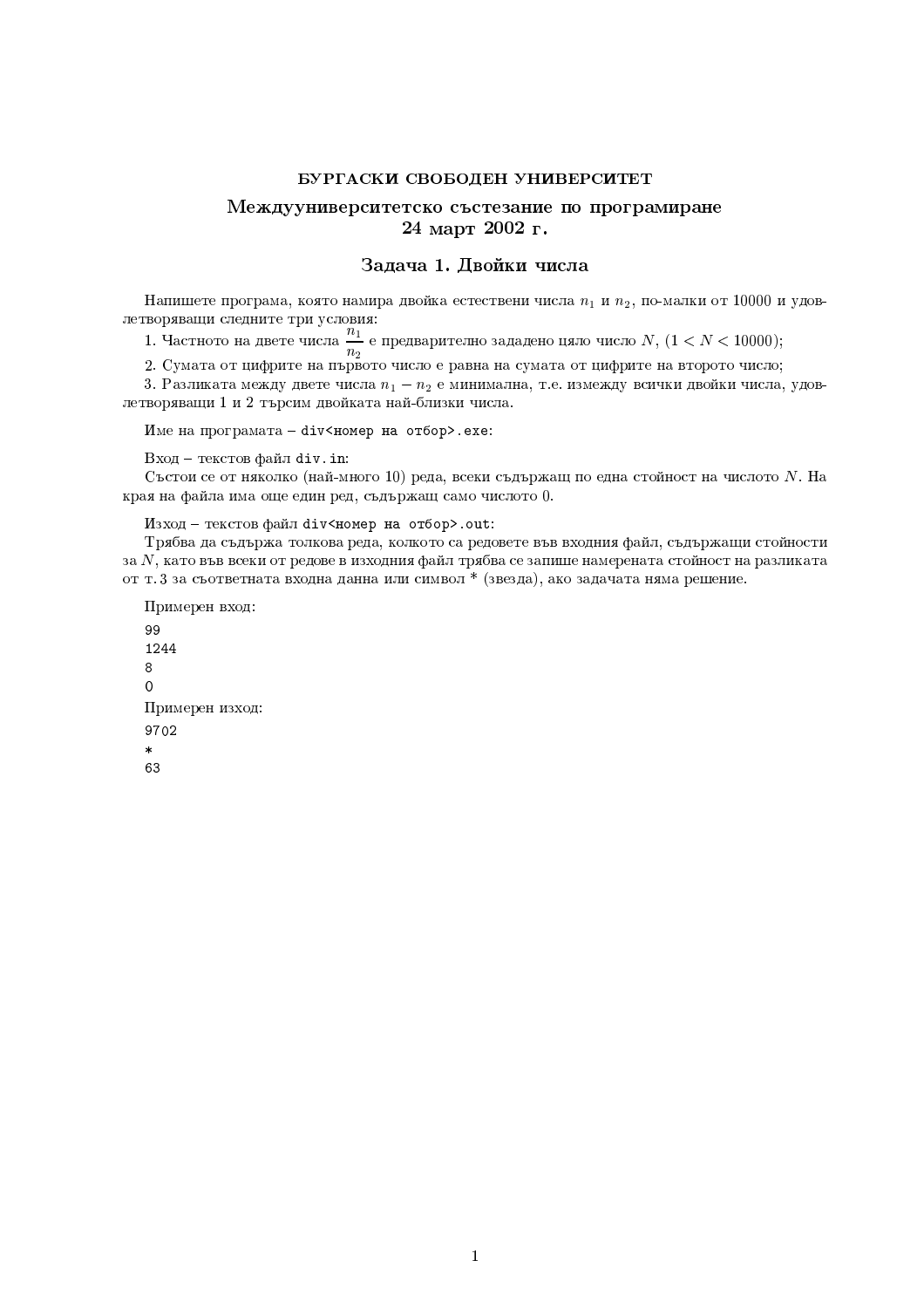# Междууниверситетско състезание по програмиране 24 март 2002 г.

# Задача 2. Компютърна мрежа

Да се напише програма за свързване на компютри в локална мрежа. Прави се линейна мрежа, т.е. компютрите са свързани последователно (коаксиална мрежа), като стремежът е общата дължина на проводника да бъде възможно най-малка. Компютрите са разположени в една равнина и предполагаме, че е възможно прекарване на кабел по права линия между всеки два компютъра. Лалени са координатите на всеки компютър. Да се намери такова свързване, че общата дължина на кабелите е минимално възможната. Броят на компютрите е по-малък от 10.



Име на програмата - 1an<номер на отбор>.ехе:

Вход - текстов файл lan.in

Съдържа няколко (най-много 10) тестови примери. Данните за всеки от примерите са записани на няколко последователни реда във файла. Първият от редовете за всеки от тестовете съдържа числото  $N$  – брой компютри, като следват още  $N$  реда, всеки съдържащ координатите им – двойка цели числа (със стойности между 0 и 1000), разделени с една шпация. Появата на числото 0, като брой компютри означава крайна входния файл.

Изход - текстов файл lan<номер на отбор>.out

Трябва да съдържа толкова реда, колкото са тестовите примери във входния файл. За всеки пример трябва да се изведе на съответния ред в изходния файл намерената минималната дължина на кабела като число с десетична точка с точно 3 цифри в дробната му част, като се приложи закръгляне чрез отрязване на следващите цифри.

Примерен вход: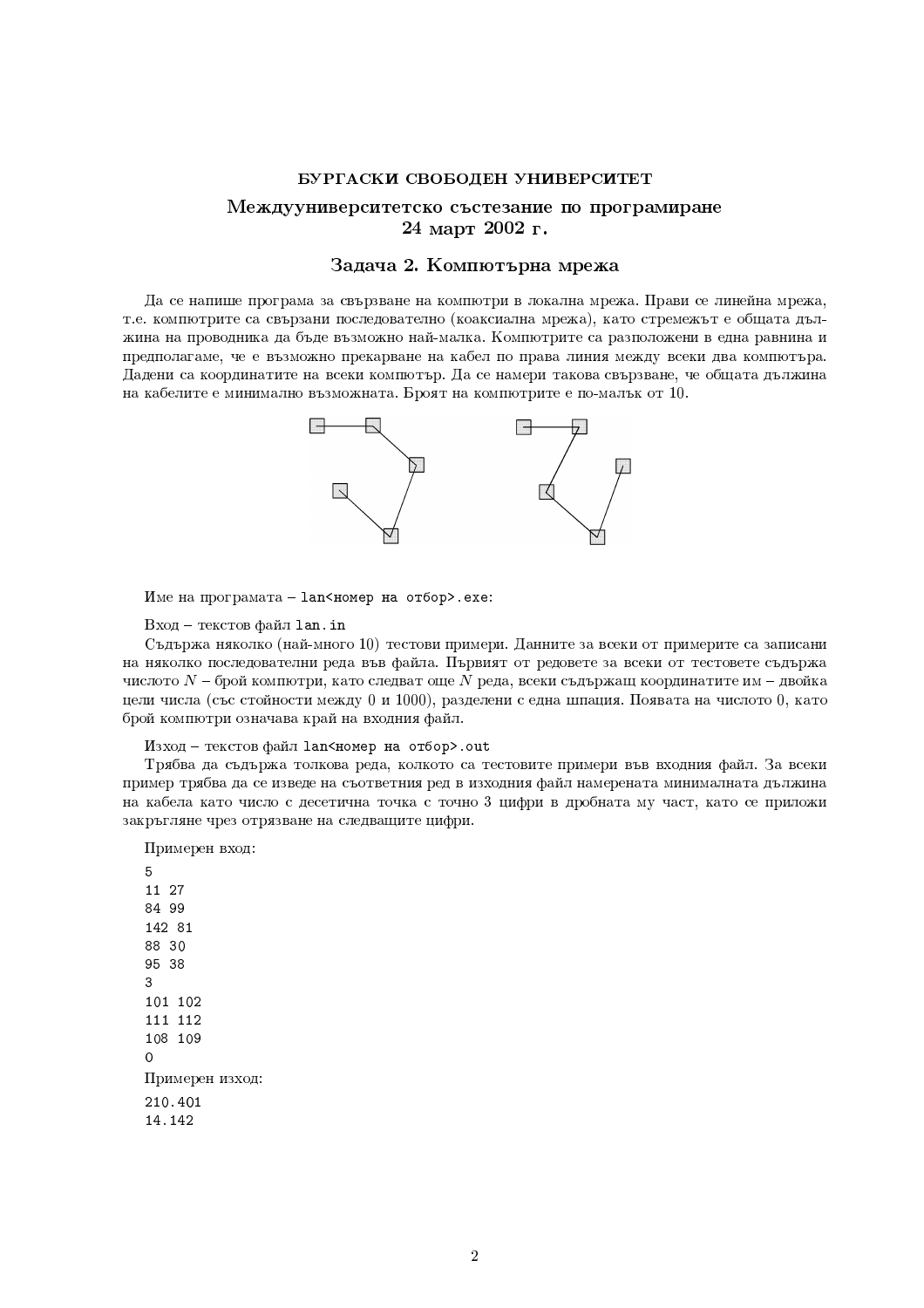# Междууниверситетско състезание по програмиране 24 март 2002 г.

### Задача 3. Политическа сила

Всички важни решения в Европейския съюз се вземат чрез гласуване с "да" или "не" на дадено предложение, като участващите в съюза държави имат различен бройгласове: Франция, Германия, Италия и Англия – по 10 гласа, Испания – 8, Белгия, Холандия, Португалия и Гърция – 5, Австрия и Швеция - 4, Дания, Ирландия и Финландия - 3, Люксембург - 2 гласа. Едно предложение се приема, ако за него са гласували с "да" 62 от общо 87 гласа.

Мярка за политическата сила на една държава в съюза е индексът на Банзаф. Нека р е дадена държава. Обща политическа сила  $O(p)$  на р се нарича броят на всевъзможните коалиции  $C$  от държави, изпълняващи следните 3 условия:

1.  $p$  е член на коалиция  $C$ .

2. С е печеливша коалиция (събира необходимите брой гласове за приемане на дадено предложение):

3. Когато р излезе от  $C$ , получената коалиция е губеща (не е печеливша).

Инлекс на Банзаф  $B(p)$  за държавата р се пресмята по формулата:  $B(p) = O(p)/s$ , където s е сумата от общата политическа сила на всички участници в съюза.

Да се напише програма uni<номер на отбор>. exet за пресмятане индекса на Банзаф.

Вход - текстов файл uni.in

Съдържа няколко (най-много 10) тестови примери. Данните за всеки от примерите са записани на два последователни реда във файла. Първият ред за всеки от примерите съдържа две цели числа, разделени с една шпация – броят N на държавите в съюза (1 < N < 32) и необходимият брой гласове V за вземане на решение. На следващия ред има N цели числа (разделени с по една шпация), които са гласовете на участниците в съюза. Файлът завършва с ред. съдържащ числото  $\Omega$ 

Изход - текстов файл uni<номер на отбор>.out

За всеки пример трябва да се изведат  $N$  цели числа, по едно на ред, всяко равно на индекса на Банзаф, изразен в проценти за поредния участник в съюза (закръглен до най-близкото цяло число). Между изходните данни за отделните примери трябва да се остави по един празен ред.

Примерен вход:

Примерен изход:

| 15 62<br>10 10 10 10 8 5 5 5 5 4 4 3 3 3 2<br>2 50<br>49 51<br>0 | 11<br>11<br>11<br>11<br>9<br>6<br>6 |
|------------------------------------------------------------------|-------------------------------------|
|                                                                  | 6                                   |
|                                                                  | 6                                   |
|                                                                  | 5                                   |
|                                                                  | 5                                   |
|                                                                  | $\overline{4}$                      |
|                                                                  | 4                                   |
|                                                                  | 4                                   |
|                                                                  | $\overline{2}$                      |
| Време за работа на програмата 5 сек.                             | 0<br>100                            |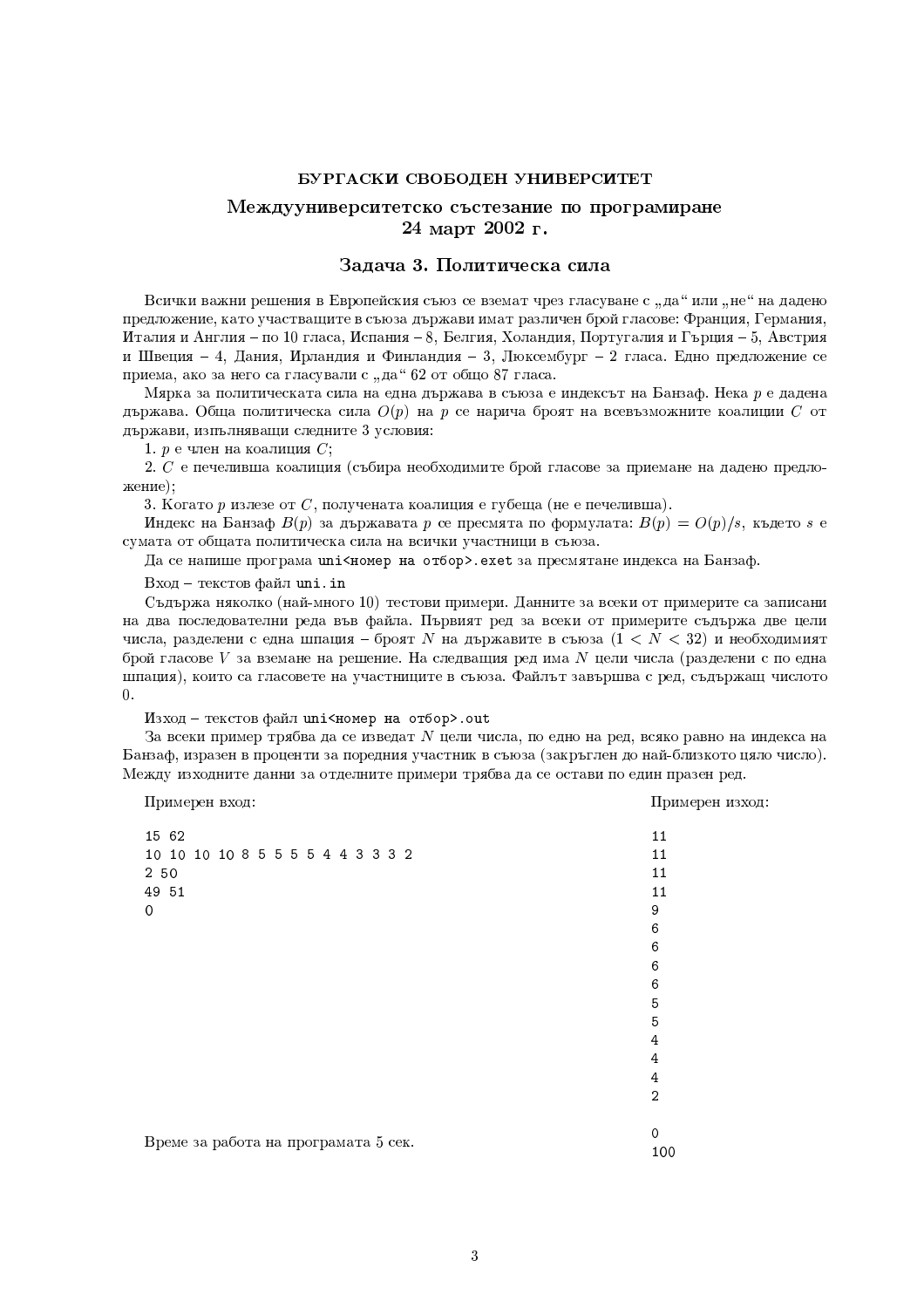# Междууниверситетско състезание по програмиране 24 март 2002 г.

# Задача 4. Покрития

Напишете програма, която намира по колко различни начина един правоъгълник с размери  $n \times m$ ,  $0 < m < 12$ ,  $0 < n < 8$ ,  $m n n$  са цели числа) може да се покрие изцяло с еднакви по-малки неразличими правоъгълници с размери  $1 \times 2$ , като по-малките правоъгълници не излизат извън големия, не се застъпват един с друг и страните им се поставят успоредни на страните на големия правоъгълник.

Име на програмата - соv<номер на отбор>. ехе

Вход - текстов файл cov.in

Състои се от няколко (най-много 10) реда, всеки съдържащ стойности на двете числа  $m$  и  $n$ , разделени с една шпация. На края на файла има още един ред, съдържащ само числото 0.

Изход - текстов файл соv<номер на отбор>.out

Трябва да съдържа толкова реда, колкото са редовете във входния файл, съдържащи стойности на ти п, като във всеки от тези редове трябва се запише намереното решение на задачата за съответните входни данни.

Примерен вход:  $1\quad1$  $2.3$  $\Omega$ Примерен изход:  $\Omega$  $\overline{3}$